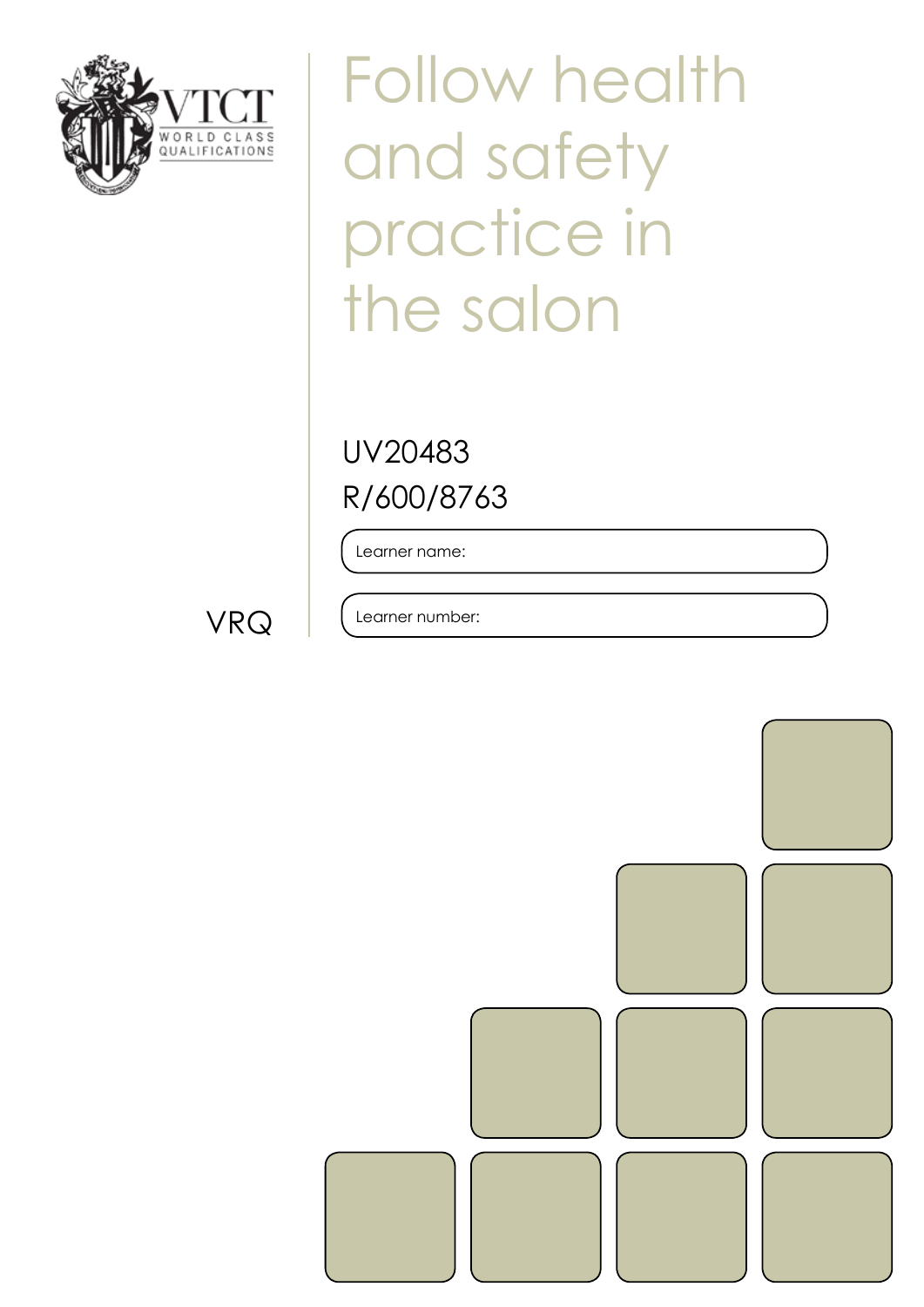

VTCT is the specialist awarding body for the Hairdressing, Beauty Therapy, Complementary Therapy and Sport and Active Leisure sectors, with over 45 years of experience.

VTCT is an awarding body regulated by national organisations including Ofqual, SQA, DCELLS and CCEA.

VTCT is a registered charity investing in education and skills but also giving to good causes in the area of facial disfigurement.

#### Statement of unit achievement

By signing this statement of unit achievement you are confirming that all learning outcomes, assessment criteria and range statements have been achieved under specified conditions and that the evidence gathered is authentic.

This statement of unit achievement table must be completed prior to claiming certification.

| Unit code | Date achieved | Learner signature | Assessor<br><i>initials</i> | IV signature<br>(if sampled) |
|-----------|---------------|-------------------|-----------------------------|------------------------------|
|           |               |                   |                             |                              |

#### Assessor tracking table

All assessors using this Record of Assessment book must complete this table. This is required for verification purposes.

| Assessor name | Assessor signature | initials | Assessors Assessor number<br>(optional) |
|---------------|--------------------|----------|-----------------------------------------|
|               |                    |          |                                         |
|               |                    |          |                                         |
|               |                    |          |                                         |
|               |                    |          |                                         |
|               |                    |          |                                         |
|               |                    |          |                                         |
|               |                    |          |                                         |
|               |                    |          |                                         |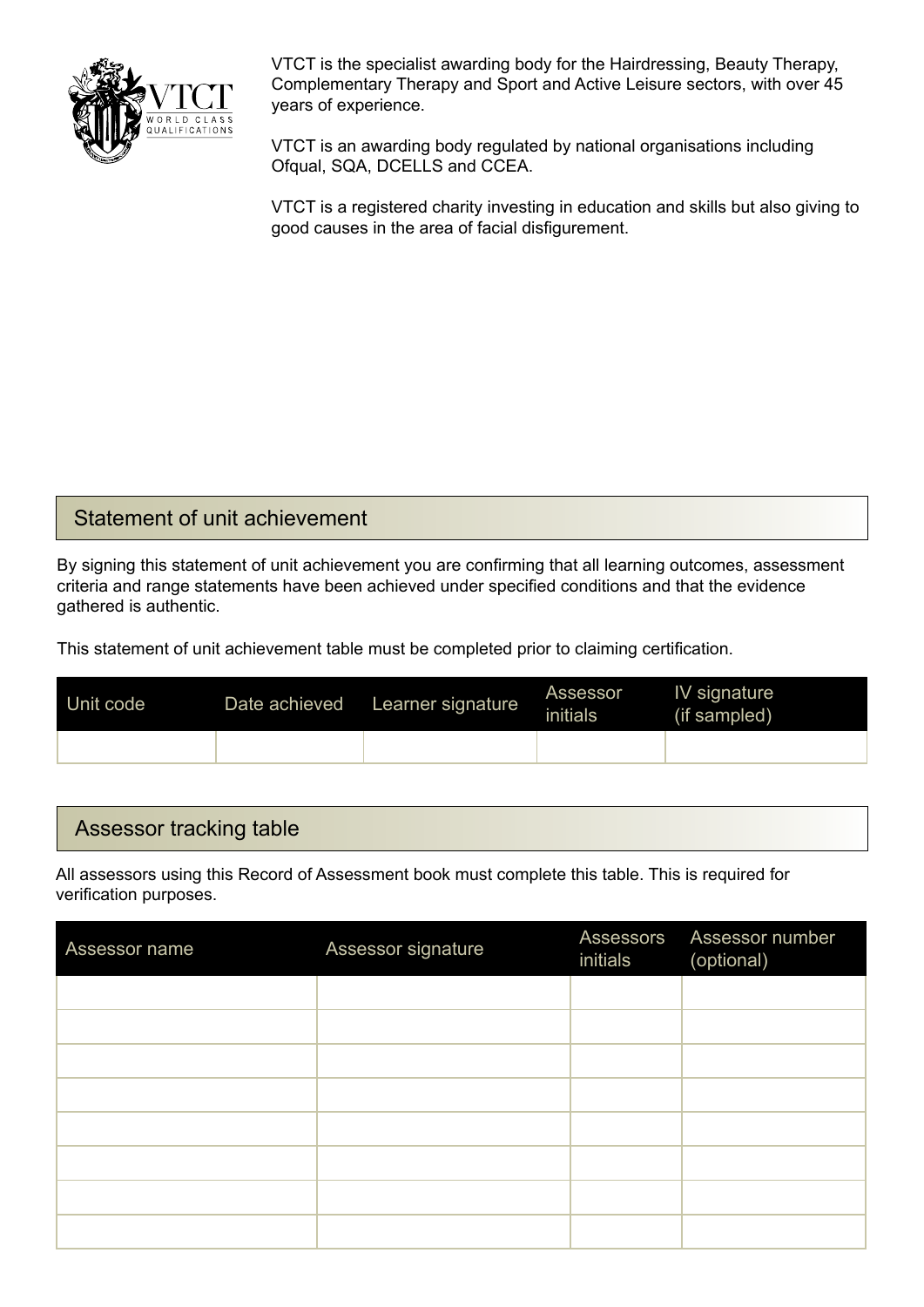# **UV20483** Follow health and safety practice in the salon

The aim of this unit is to increase your understanding of health and safety and its importance in the salon in which you work.

You will develop the ability to carry out a simple risk analysis, recognise a hazard, responsibly deal with the hazards you have found and follow safe and hygienic working practices.

You will also need to be able to locate fire fighting equipment, first aid resources and have an awareness of fire, emergency and evacuation procedures.

This unit applies to hairdressing, beauty therapy, nail and barbering salons and spas.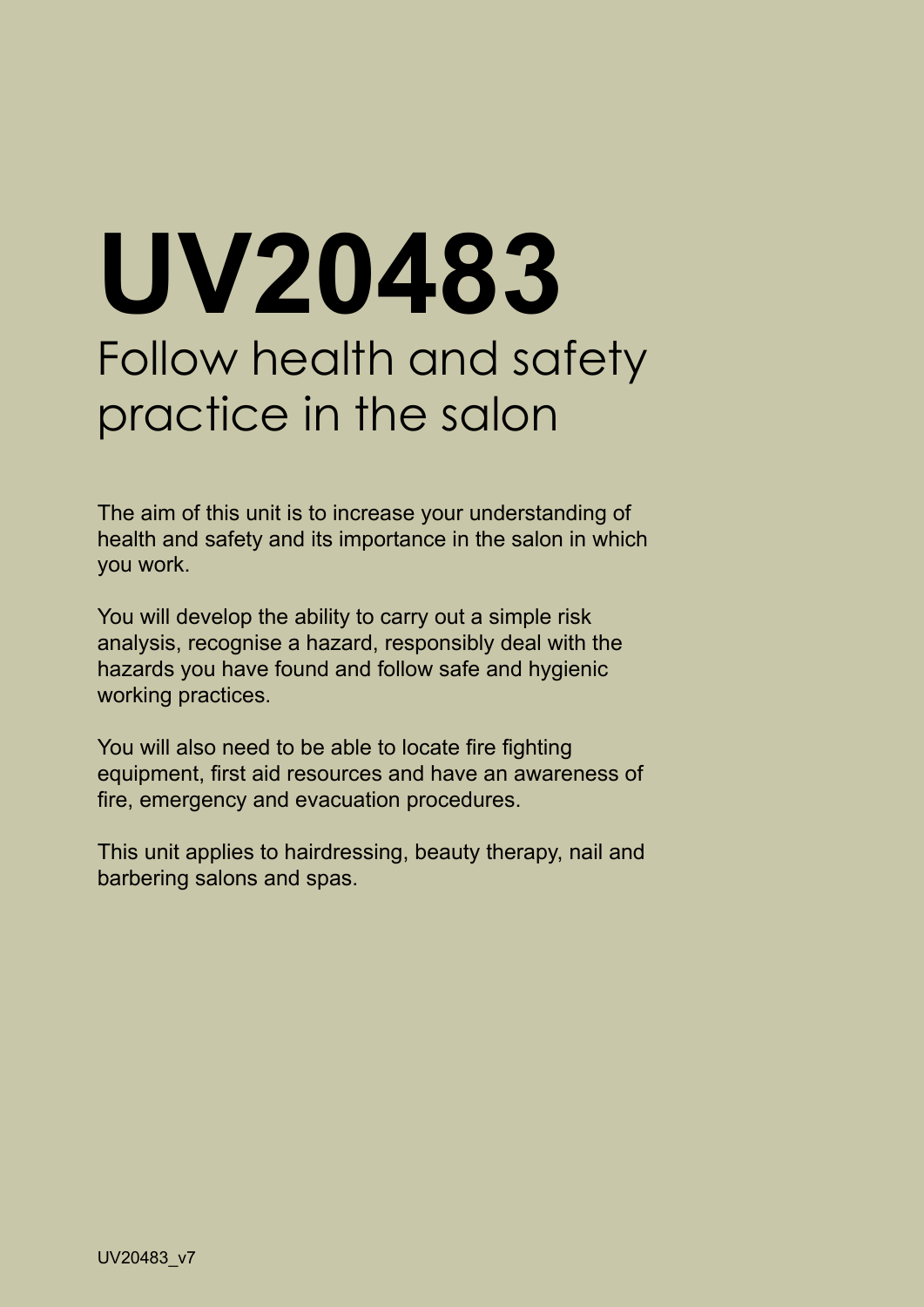

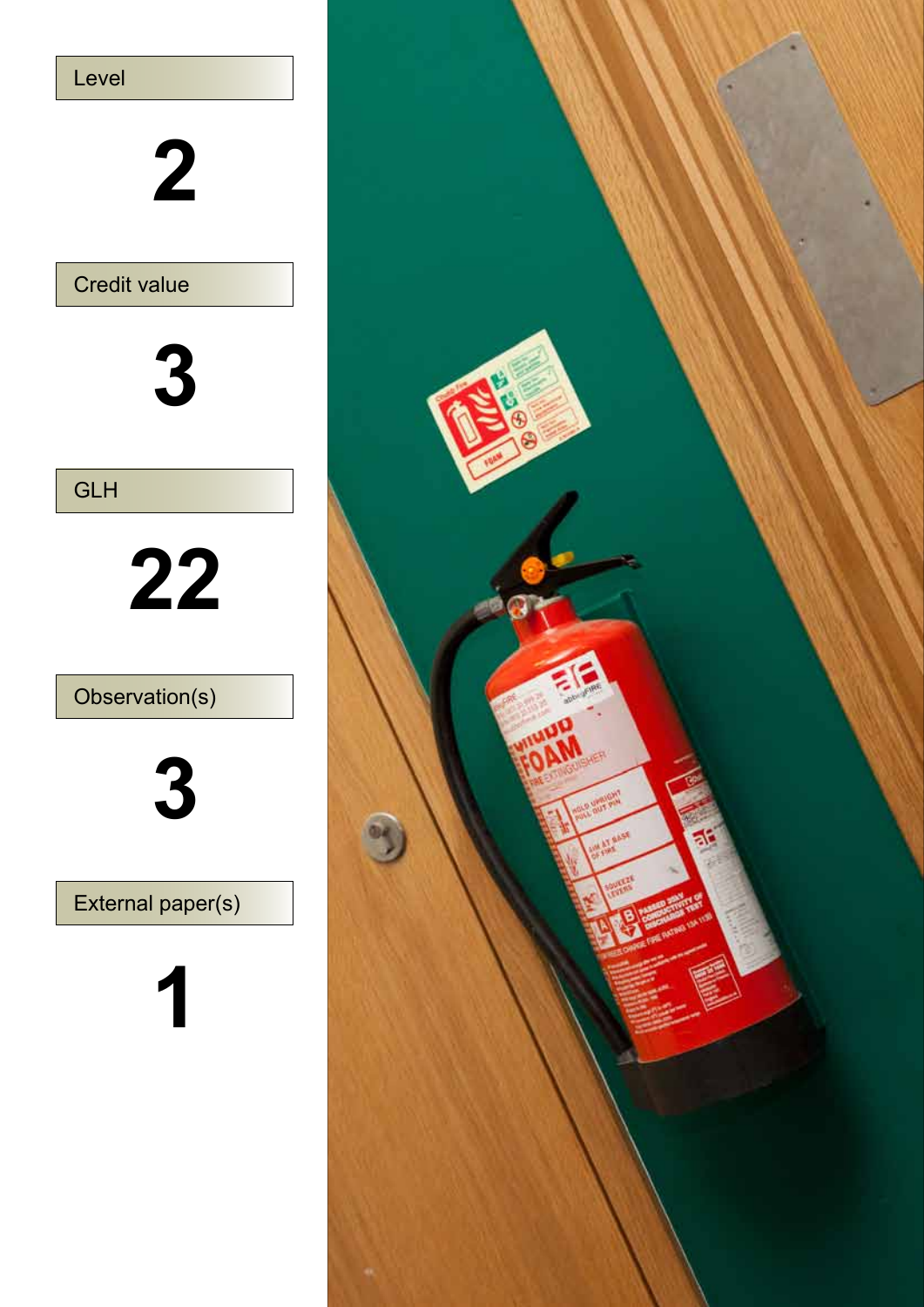## Follow health and safety practice in the salon

On completion of this unit you will:

- 1. Be able to maintain health, safety and security practices
- 2. Be able to follow emergency procedures

#### Learning outcomes **Evidence requirements**

- 1. *Environment*  Evidence for this unit must be gathered in a real or realistic working environment.
- 2. *Simulation*  Simulation is not allowed in this unit.
- 3. *Observation outcomes*  Competent performance of 'Observation' outcomes must be demonstrated to your assessor on **at least three occasions**.
- 4. *Knowledge outcomes*  There must be evidence that you possess all the knowledge and understanding listed in the 'Knowledge' section of this unit. This evidence may include projects, assignments, case studies, reflective accounts, oral/written questioning and/or other forms of evidence.
- 5. *Tutor/Assessor guidance*  You will be guided by your tutor/assessor on how to achieve learning outcomes in this unit. All outcomes must be achieved.

#### 6. *External paper*

Knowledge and understanding in this unit will be assessed by an external paper. The criteria that make up this paper are highlighted in white throughout this unit. **There is one external paper that must be achieved.**

**3**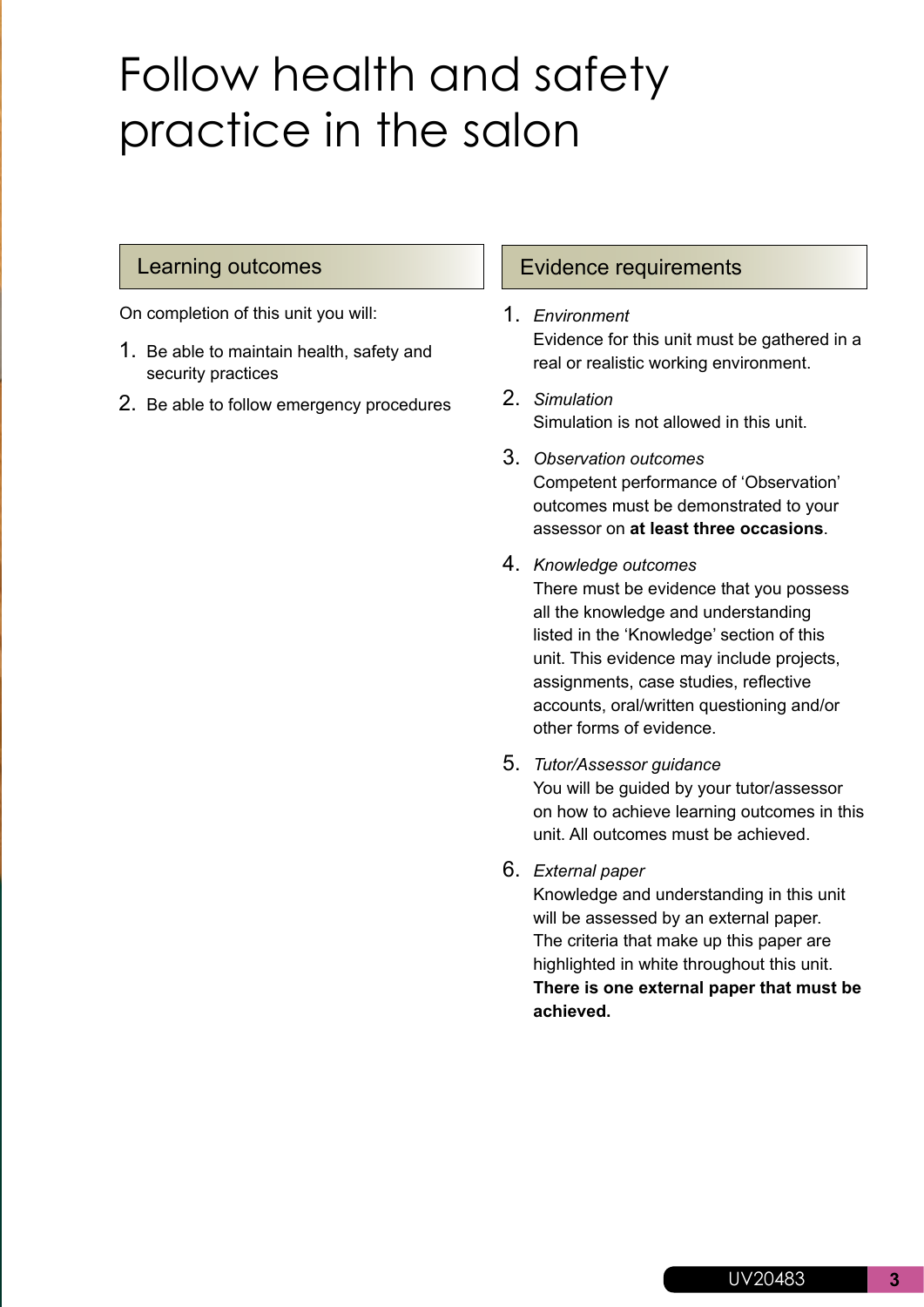### Achieving observations and range

#### Achieving observation outcomes

Your assessor will observe your performance of practical tasks. The minimum number of observations required is indicated in the evidence requirements section of this unit.

Criteria may not always naturally occur during a practical observation. In such instances you will be asked questions to demonstrate your competence in this area. Your assessor will document the criteria that have been achieved through oral questioning.

Your assessor will sign off an outcome when all criteria have been competently achieved in a single client service.

#### Achieving range

There are no range statements that apply to this unit.

#### Maximum service times

There are no maximum service times that apply to this unit.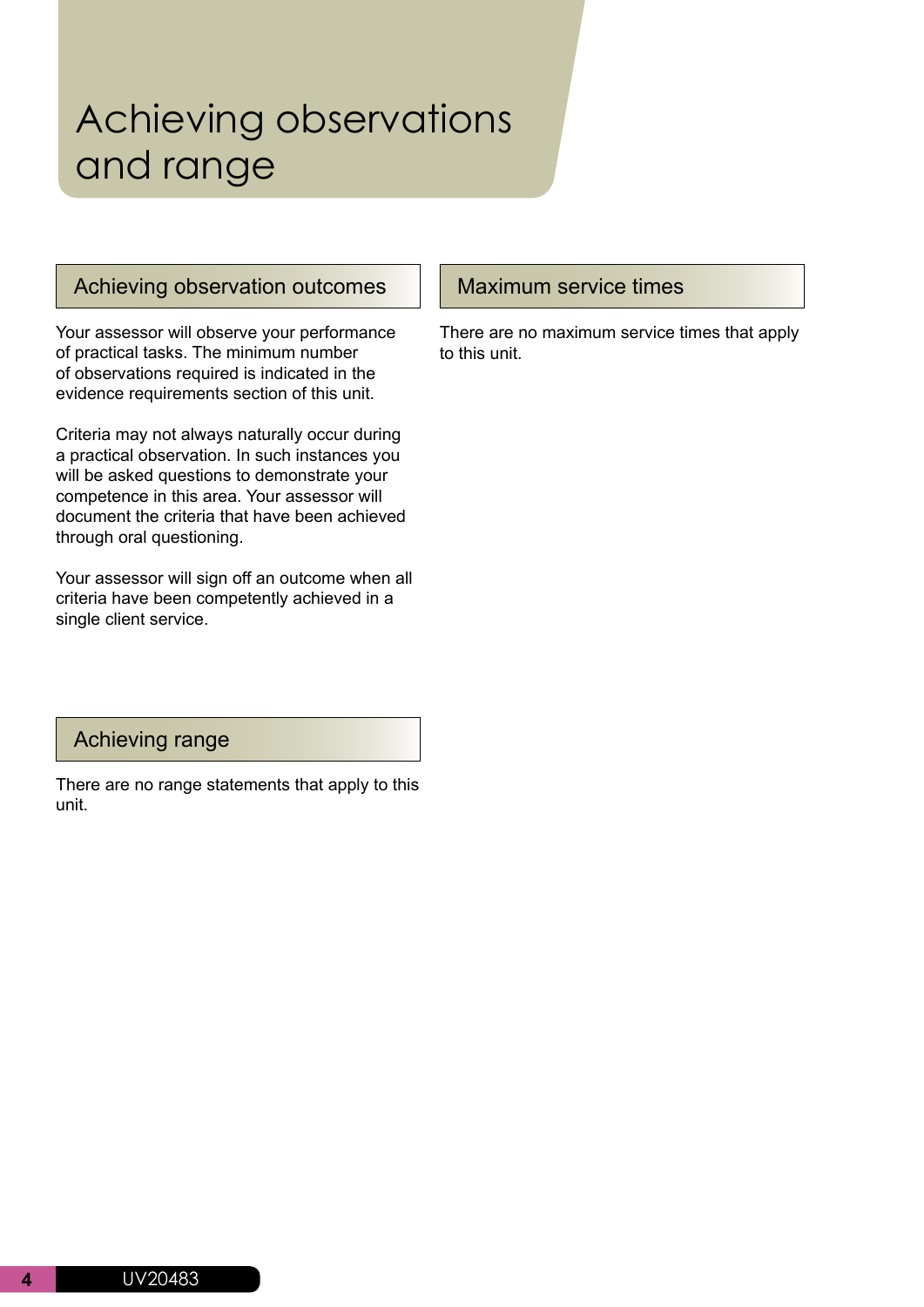

#### Outcome 1

#### **Be able to maintain health, safety and security practices**

You can:

- a. Conduct yourself in the workplace to meet with health and safety practices and salon policy
- b. Deal with hazards within your own area of responsibility following salon policy
- c. Maintain a level of personal presentation, hygiene and conduct to meet with legal and salon requirements
- d. Follow salon policy for security
- e. Make sure tools, equipment, materials, and work areas meet hygiene requirements
- f. Use required personal protective equipment
- g. Position yourself and the client safely
- h. Handle, use, and store products, materials, tools, and equipment safely to meet with manufacturer's instructions
- i. Dispose of all types of salon waste safely and to meet with legal and salon requirements

**\****May be assessed through oral questioning.*

| Observation                |  | 3 |
|----------------------------|--|---|
| Date achieved              |  |   |
| Criteria questioned orally |  |   |
| Portfolio reference        |  |   |
| <b>Assessor initials</b>   |  |   |
| Learner signature          |  |   |
|                            |  |   |

UV20483 **5**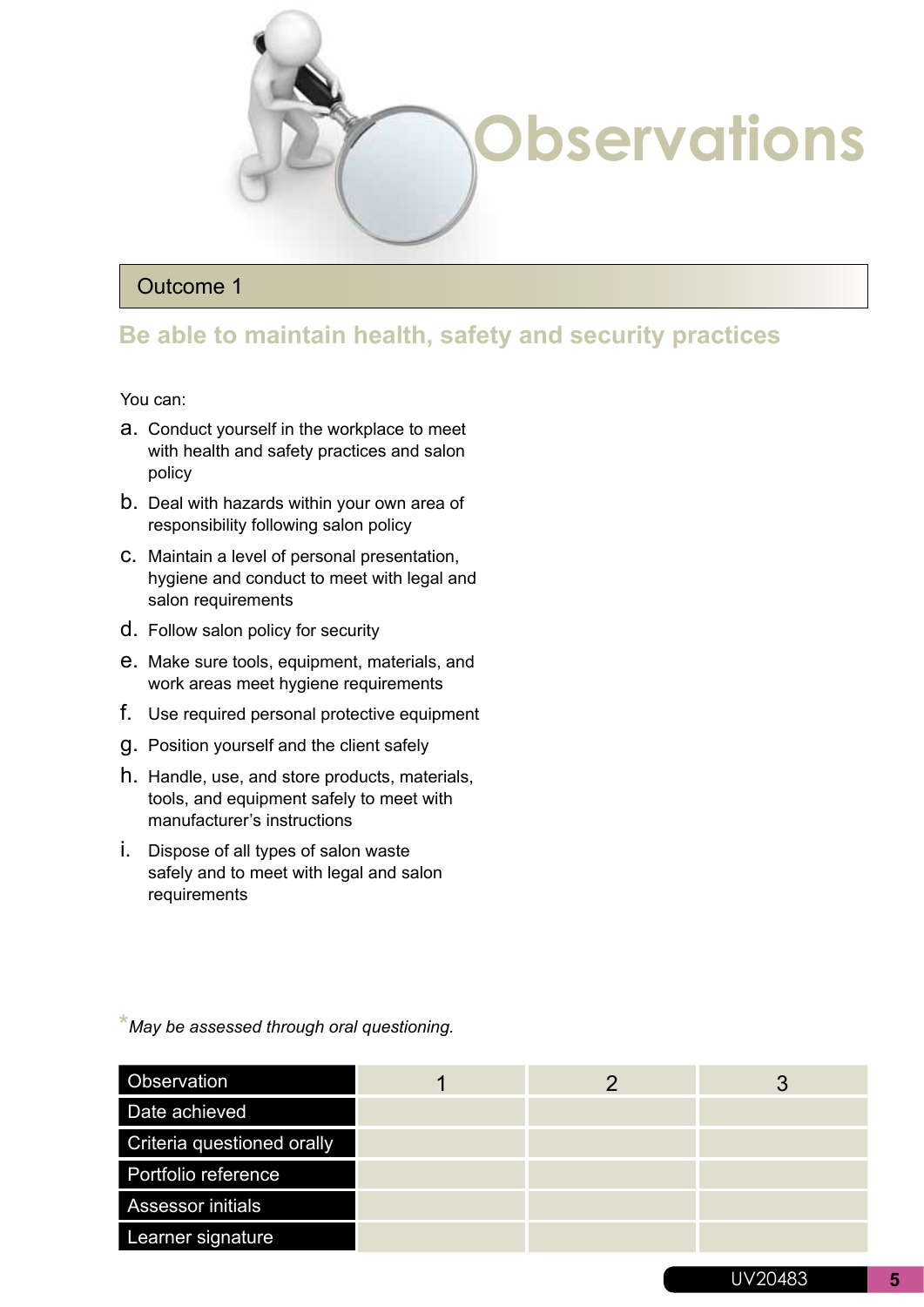

#### Outcome 2

#### **Be able to follow emergency procedures**

You can:

- a. Follow emergency procedures
- b. Follow accident reporting procedures which meet with salon policy
- c. Locate fire fighting equipment

**\****May be assessed through oral questioning.*

| Observation                | Optional | Optional |
|----------------------------|----------|----------|
| Date achieved              |          |          |
| Criteria questioned orally |          |          |
| Portfolio reference        |          |          |
| <b>Assessor initials</b>   |          |          |
| Learner signature          |          |          |
|                            |          |          |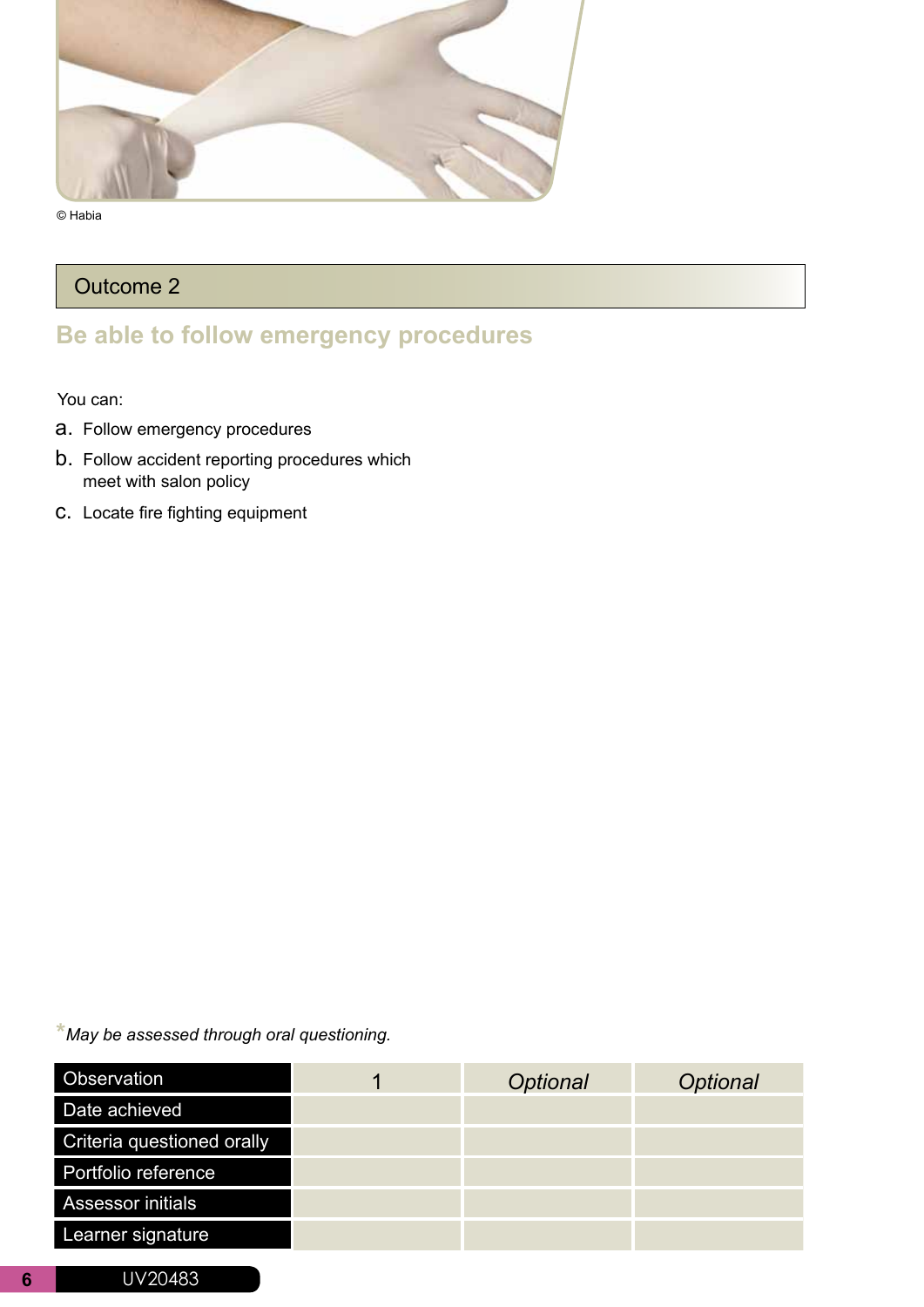### Developing knowledge

#### Achieving knowledge outcomes

You will be guided by your tutor and assessor on the evidence that needs to be produced. Your knowledge and understanding will be assessed using the assessment methods listed below:

Where possible your assessor will integrate knowledge outcomes into practical observations through oral questioning.

- Observed work
- Witness statements
- Audio-visual media
- Evidence of prior learning or attainment
- Written questions
- Oral questions
- Assignments
- Case studies

#### Achieving the external paper

The external paper will test your knowledge of the criteria highlighted in white. **A pass mark of 70% must be achieved.** Criteria not achieved will be identified to your tutor/assessor. You will then be orally questioned or asked to produce other forms of evidence as **all unit criteria must be achieved.** 

Your assessor will complete the following table when the 70% pass mark has been achieved.

| Paper    | Date achieved | <b>Assessor initials</b> |
|----------|---------------|--------------------------|
| $1$ of 1 |               |                          |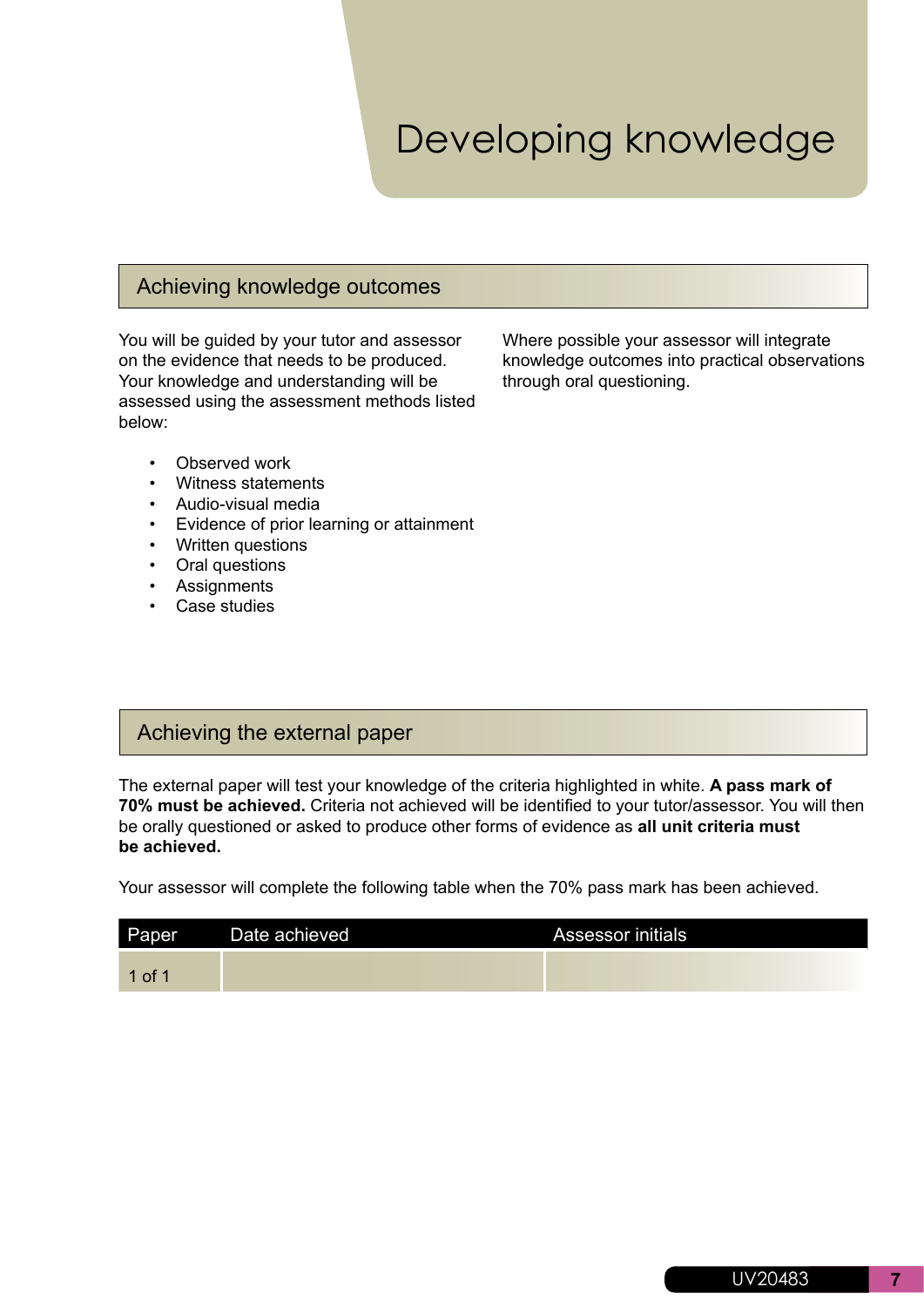## **Knowledge**



#### Outcome 1

#### **Be able to maintain health, safety and security practices**

|            | You can:                                                                                                                | Portfolio reference /<br>Assessor initials* |
|------------|-------------------------------------------------------------------------------------------------------------------------|---------------------------------------------|
| j.         | Explain the difference between legislation, codes of practice and<br>workplace policies                                 |                                             |
|            | K. Outline the main provisions of health and safety legislation                                                         |                                             |
| L.         | State the employer's and employee's health and safety<br>responsibilities                                               |                                             |
|            | m. State the difference between a 'hazard' and a 'risk'                                                                 |                                             |
|            | n. Describe hazards that may occur in a salon                                                                           |                                             |
|            | O. State the hazards which need to be referred                                                                          |                                             |
|            | p. State the purpose of personal protective equipment used in a<br>salon during different services                      |                                             |
|            | q. State the importance of personal presentation, hygiene, and<br>conduct in maintaining health and safety in the salon |                                             |
| r.         | State the importance of maintaining the security of belongings                                                          |                                             |
| $S_{\tau}$ | Outline the principles of hygiene and infection control                                                                 |                                             |
| t.         | Describe the methods used in the salon to ensure hygiene                                                                |                                             |
|            | U. Describe the effectiveness and limitations of different infection<br>control techniques                              |                                             |
|            | V. Describe how to dispose of different types of salon waste                                                            |                                             |

*\*Assessor initials to be inserted if orally questioned.*

*Requirements highlighted in white are assessed in the external paper.*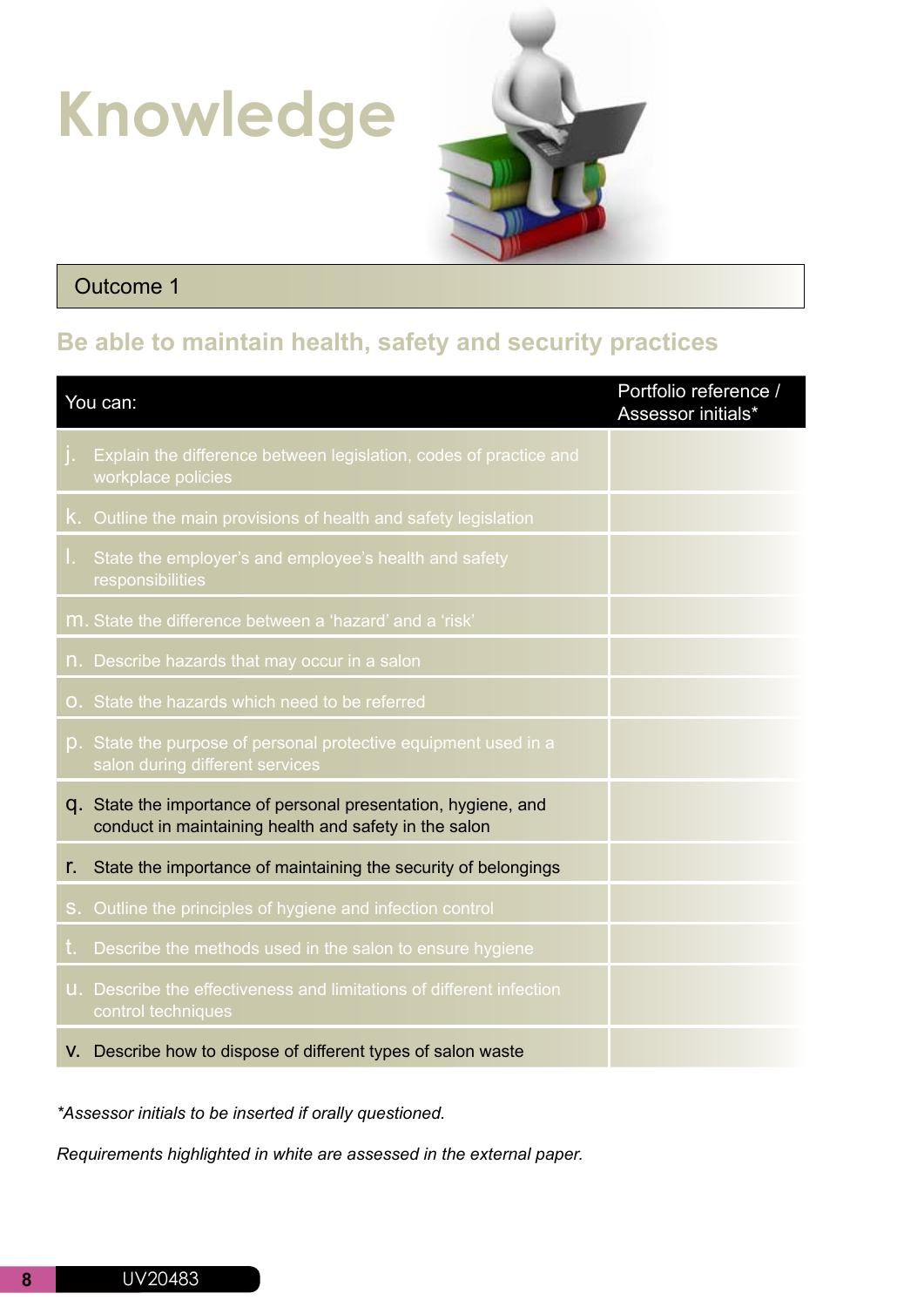

#### Outcome 2

### **Be able to follow emergency procedures**

| You can: |                                                                                                  | Portfolio reference /<br>Assessor initials* |
|----------|--------------------------------------------------------------------------------------------------|---------------------------------------------|
|          | d. Identify named emergency personnel                                                            |                                             |
|          | <b>e.</b> Describe procedures for dealing with emergencies                                       |                                             |
| t.,      | Outline the correct use of fire fighting equipment for different types<br>of fire                |                                             |
| g.       | State the dangers of the incorrect use of fire fighting equipment on<br>different types of fires |                                             |
|          | h. State the importance for reporting and recording accidents                                    |                                             |
|          | Describe the procedure for reporting and recording accidents                                     |                                             |

*\*Assessor initials to be inserted if orally questioned.*

*Requirements highlighted in white are assessed in the external paper.*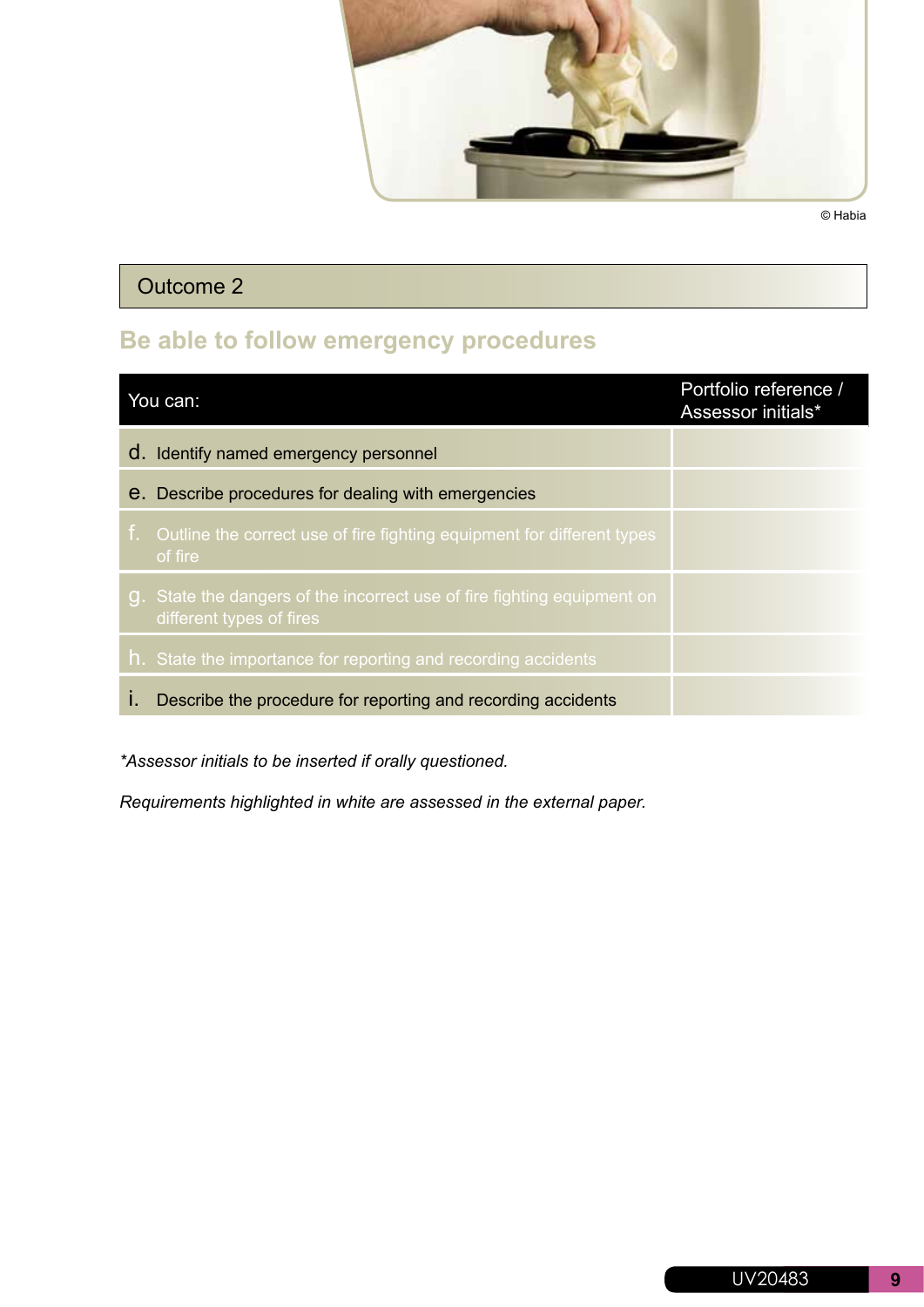## **Unit content**



This section provides guidance on the recommended knowledge and skills required to enable you to achieve each of the learning outcomes in this unit. Your tutor/assessor will ensure you have the opportunity to cover all of the unit content.

Outcome 1: Be able to maintain health, safety and security practices

**Hazards and risks:** A hazard is something that has the potential to cause harm. A risk is the likelihood of a hazard happening.

**Salon hazards:** Require immediate action – refer to job description, level of responsibility, report, duty to recognise/ deal with hazards, training on dealing with hazards, deal with hazards without endangering self/others, if in doubt call for assistance, nominated personnel, duty to recognise/deal with hazards.

**Environmental** – wet/slippery floor, cluttered passage/corridors, rearrange furniture, blocked passageway/entrance/ exit.

**Equipment** – broken, worn, faulty, incorrect use.

**Chemicals** – leaking, damaged packaging.

**Security (cash)** – unattended reception/till, money in transit, cash left in till overnight.

**Security (people)** – staff, clients, visitors, children, personal belongings, disregard of systems (security, emergency evacuation, storage/use of confidential staff/client records, business information).

**Hygiene** – poor personal cleanliness, lack of regular washing of uniform, equipment (dirty, not sterilised, cross-infection, cross-contamination between clients.

#### **Salon policy for security:**

**Cash** – staff training, point of sale, regular banking, in transit.

**People** – staff, clients, visitors, children, personal belongings, systems (security, emergency evacuation, storage/use of confidential staff/client records, business information).

**Belongings** – client to retain personal belongings where possible, empty pockets prior to hanging coat, staff belongings to remain in staff room, avoid personal items in salon.

**Security breaches** – inform salon owner/ head of school, review records (stock levels/control, monitor takings, inventory of equipment, manual and computerised records), take statements, eye witness accounts, review findings, call in police, notify data protection registry/clients of breach, maintain confidentiality, could result in loss of employment.

**Use of tools and equipment:** Comply with legislation, health and safety, electricity at work, portable appliance testing, reporting of injuries and dangerous diseases, manual handling, visual checks, only use for intended purpose, no trailing wires, manufacturer's instructions, fit for purpose.

**Maintenance of tools and equipment:**

Equipment and tools cleaned, washed, appropriate sterilisation (barbicide, autoclave, UV, sterilising spray), complete destruction of all living organisms on tools and equipment, disinfection (remove contamination from hard surfaces), heat or chemical methods, visual check, remove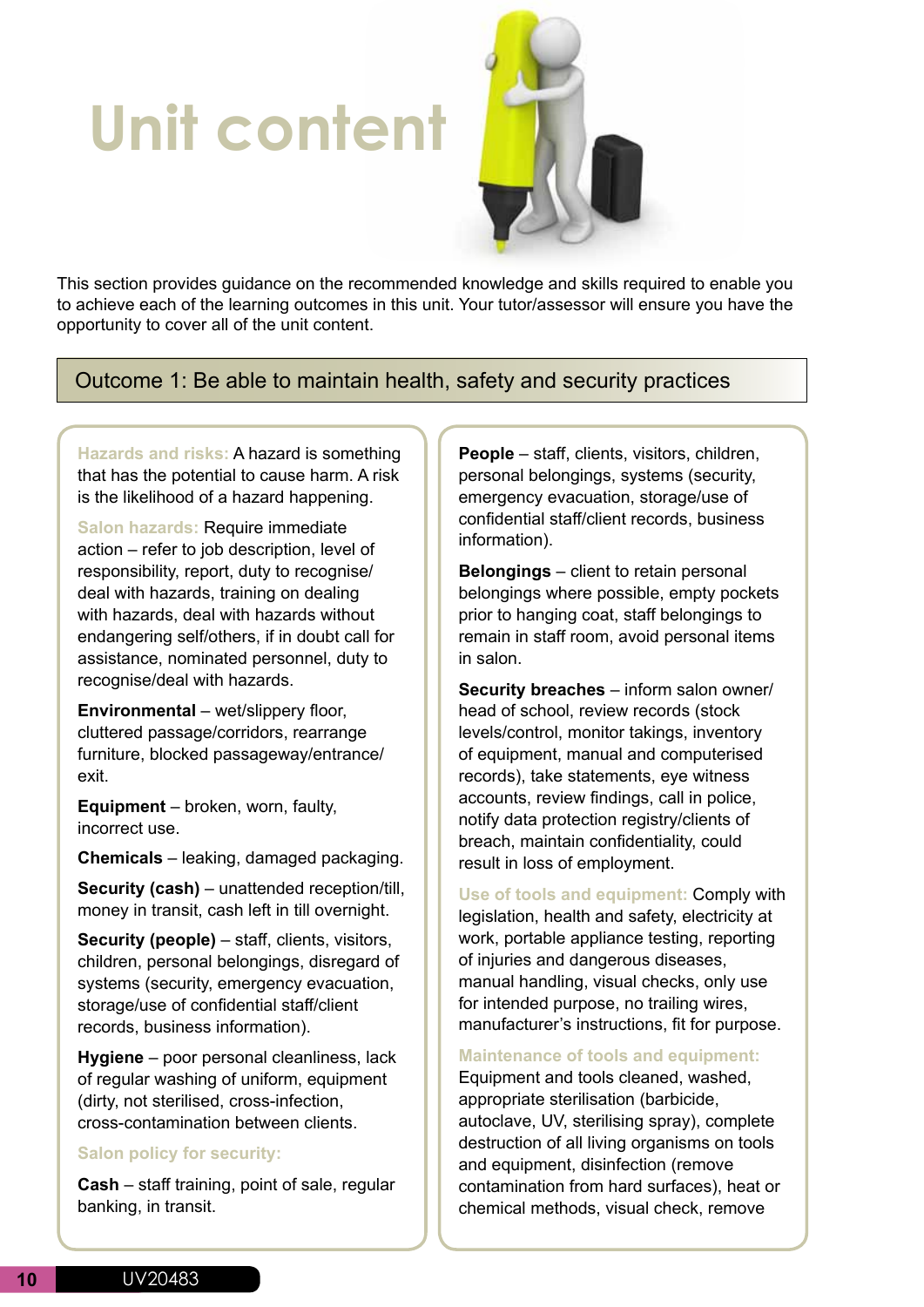

Outcome 1: Be able to maintain health, safety and security practices (continued)

and label broken tools and equipment, store correctly.

**Preparation of work area:** Work station/ bed/chair/trolley, equipment cleaned, appropriate sterilisation (barbicide, autoclave, UV, sterilising spray), complete destruction of all living organisms on tools and equipment, disinfection (remove contamination from hard surfaces, large work areas, floors and work surfaces), heat or chemical methods, bactericides, fungicides, viricides, full access around work area, safe professional presentation tools and equipment, visual check on large/ small equipment, portable appliance tested, bed/seat/basin (select height).

#### **How to follow safe and hygienic working practices:**

**Maintaining a safe salon** – all staff to adhere to salon policies, clean, tidy, safe standards of working, remove spillages, report slippery surfaces, remove/report obstacles, clear access to work stations/ beds/trolleys and equipment, clean/ sterilise/disinfect tools, equipment and work surfaces, risk assessment, no smoking, eating, drinking or drugs in salon, professional personal hygiene.

**Personal protective equipment** – avoid latex, powdered gloves, apron, protective glasses.

**Electricity at work** – visual check of equipment, no trailing wires, portable appliance testing.

**Manual handling** – moving stock safely, lifting, working heights, unpacking.

**Towels** – clean for every client, place dirty towels in covered bin.

**Reporting of injuries diseases and dangerous occurrences** – accident book, reporting diseases, log accidents.

**Control of substances hazardous to health** – store, handle, use, disposal, replace lids, ventilation for vapour and dust, avoid over exposure to chemicals, use manufacturer's instructions for use.

**Disposal of waste** – sharps box, closed top bin, dilute chemicals with running water, environmental protection, salon policies for hazardous waste, single use items, recycle empties.

#### **Behave professionally in a salon**

**environment:** Follow health and safety practices and procedures, follow salon code of conduct, respect and co-operate with others (team work – be sympathetic, fair, not aggressive), avoid gossip, value client(s), use appropriate language, maintain confidentiality, uphold a polite, cheerful and friendly manner (friendly facial expressions, open body language, positive attitude), eye contact, sensible behaviour, take pride in work, be punctual, employer and client loyalty.

**How to maintain personal presentation** 

**and hygiene:** Clothes/uniform (washed/ ironed daily), hair (clean, healthy, manageable, off face), personal hygiene (shower daily, clean teeth, fresh breath deodorant, avoid overpowering perfume/ aftershave), workable length clean nails (hair), short clean nails (beauty), minimal jewellery/no jewellery, light fresh make-up,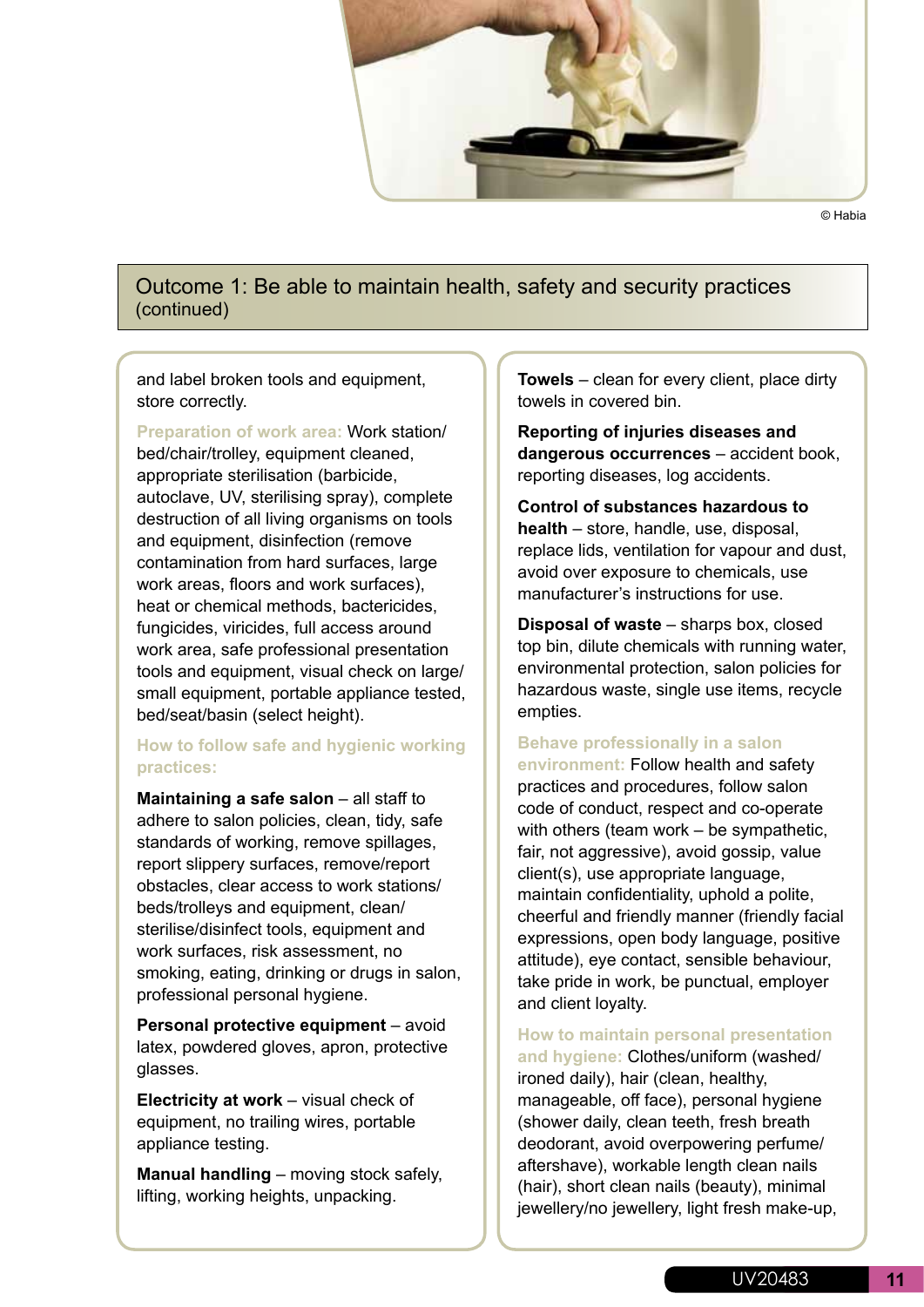

#### Outcome 1: Be able to maintain health, safety and security practices (continued)

comfortable clean shoes, wash hands between clients, cover cuts and wounds with plaster, wear personal protective equipment.

**Risk:** The likelihood of a hazard happening, risk assessment, determine the level of risk, preventative measures, reduce a potentially harmful situation, judgement of salon hazards, who/what/level of risk, interpret results, conclusions, record findings, regular reviews.

#### **Position yourself and the client appropriately:**

**Stylist/therapist/nail technician** – position self safely, when you sit or stand ensure good posture (straight back, stand upright, even weight distribution, maintain balance, remain relaxed, don't overstretch), poor posture will result in fatigue, uneven service, back/shoulder injury.

**Client** – seated/laid comfortably (adjust height of chair, adjust back rest of bed), if seated keep feet flat on floor, legs uncrossed, back supported, regular comfort breaks.

**The difference between health and safety legislation, regulations and code of conduct:**

**Legislation and regulations** – government lead, implemented, monitored.

**Code of practice and policies** – salon lead, implemented, monitored.

**Salon health and safety legislation and regulations:** Health and safety at work, control of substances hazardous to health, reporting of injuries diseases and dangerous occurrences, personal protective equipment, electricity at work, manual handling, supply of goods and services, trade description, data protection, employer's liability (compulsory insurance), occupier's liability, local by-laws (set by council), salon rules, code of conduct, observance by all staff.

#### **Employer responsibility for safety of staff/employees/clients:** Hold current/

valid liability insurance, display health and safety rules covering staff/employees/ clients/fire evacuation, provide regular training, accurate record keeping, monitoring, consult experts.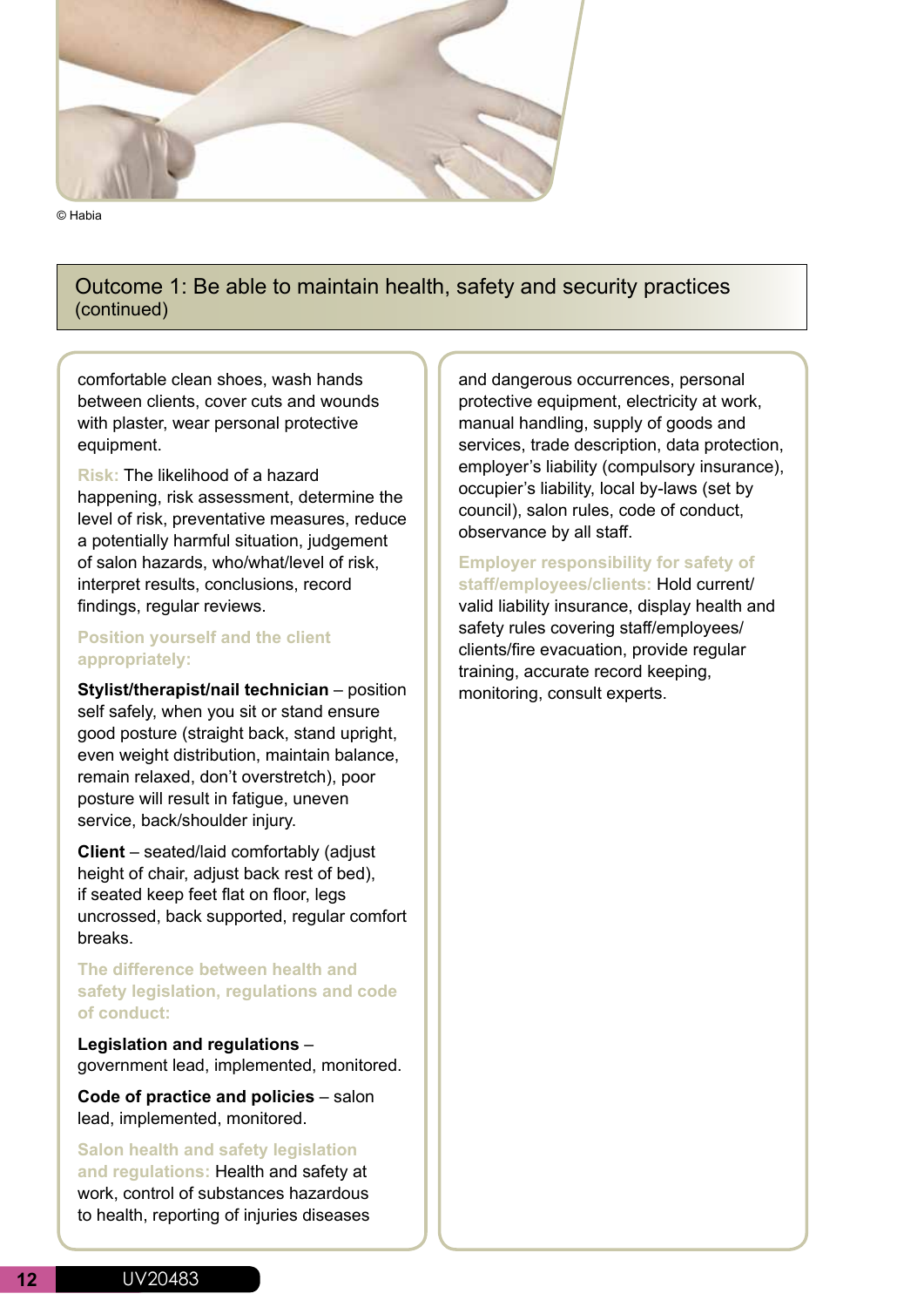

#### Outcome 2: Be able to follow emergency procedures

#### **Emergency procedures:**

**Accidents** – call ambulance, internal emergency number, nominated first aider, records.

**First aid** – call nominated first aider, emergency internal number, ensure accurate records.

**First aid equipment** – first aid box(es), list of equipment, general advice leaflet, various sized dressings, eye pad, eye bath, triangular bandages, safety pins, antiseptic cream, medical wipes, sterile gloves, sterile water, cotton wool.

**Fire evacuation** – nominated assembly point, fire wardens, regular simulation.

**Incidents** – call security, emergency internal number, emergency external numbers 999 (UK) or 112 (EU).

**Position of fire fighting equipment** – induction process.

**How to use fire fighting equipment** – designated personnel, initial/ongoing training.

**Records and documentation** – initial/ ongoing training, up-to-date, accurate.

**Safety drills** – induction process, initial/ ongoing training person, regular simulation.

**Personnel responsible for safety** – nominated health and safety officer (internal/external).

**Fire fighting equipment:** Location, extinguishers (water, foam, powder, CO<sub>2</sub> gas), sand bucket, fire blanket, alarm.

**Incorrect use of fire fighting equipment:** Fire could deteriorate/uncontrollable, injury to personnel, damage to belongings/ property.